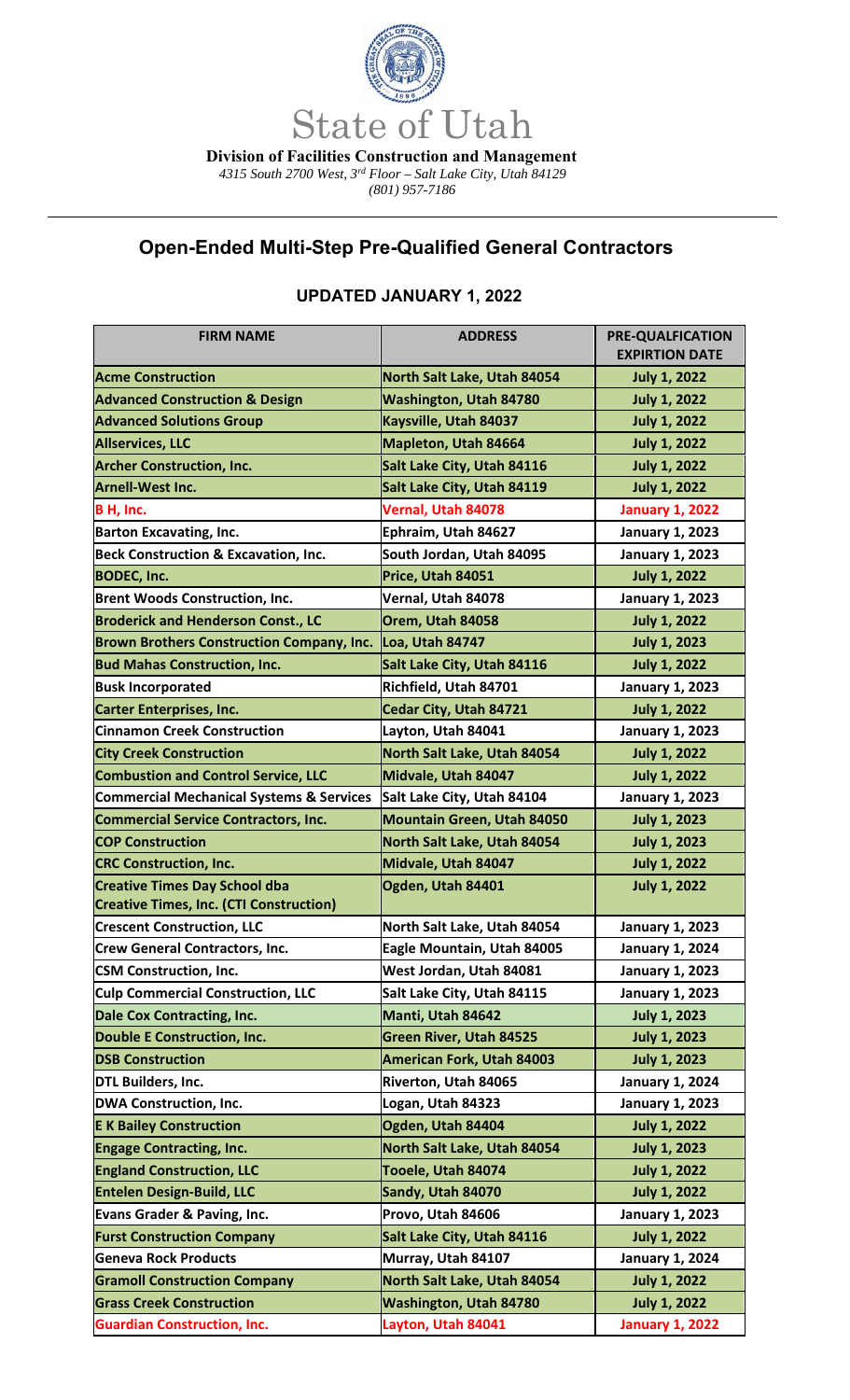| <b>Hadfield Construction</b>                               | West Haven, Utah 84401           | <b>July 1, 2023</b>    |
|------------------------------------------------------------|----------------------------------|------------------------|
| <b>Hall Construction Company, LLC</b>                      | Ogden, Utah 84404                | <b>January 1, 2023</b> |
| <b>Harward and Rees</b>                                    | Loa, Utah                        | <b>July 1, 2023</b>    |
| <b>Hughes General Contractors</b>                          | North Salt Lake, City 84054      | <b>July 1, 2022</b>    |
| Industrial Piping and Welding, LLC                         | Murray, Utah 84107               | <b>January 1, 2023</b> |
| J. L. Hardy Construction, Inc.                             | <b>Bountiful, Utah 84010</b>     | <b>July 1, 2023</b>    |
| J. Lyne Roberts & Sons, Inc.                               | Provo, Utah 84606                | <b>January 1, 2023</b> |
| <b>Jardine Malaska Construction Services</b>               | Salt Lake City, Utah 84124       | <b>July 1, 2022</b>    |
| (JMCS)                                                     |                                  |                        |
| JC Construction, Inc.                                      | Salt Lake City, Utah 84107       | <b>July 1, 2022</b>    |
| Jeff McNeill & Sons Construction, Inc.                     | Grantsville, Utah 84029          | <b>January 1, 2023</b> |
| <b>JRock Construction, LLC</b>                             | Salt Lake City, Utah 84107       | <b>January 1, 2022</b> |
| <b>Judd Construction</b>                                   | Draper, Utah 84020               | <b>July 1, 2022</b>    |
| <b>Keller Construction, Inc.</b>                           | Salt Lake City, Utah 84119       | <b>July 1, 2022</b>    |
| <b>Kier Construction Corp.</b>                             | Ogden, Utah 84403                | <b>July 1, 2022</b>    |
| <b>Kilgore Companies DBA Kilgore Contracting</b>           | South Salt Lake City, Utah 84128 | <b>July 1, 2022</b>    |
| <b>KMN Construction, Inc.</b>                              | Loa, Utah 84747                  | <b>July 1, 2022</b>    |
| <b>KW Robinson Construction, Inc.</b>                      | Duchesne, Utah 84021             | <b>July 1, 2022</b>    |
| Landmark Companies, Inc.                                   | Logan, Utah 84323                | <b>July 1, 2022</b>    |
| Lundahl Building Systems, Inc.                             | Logan, Utah 84321                | <b>January 1, 2023</b> |
| McMillen LLC (dba McMillen Jacobs                          | <b>Boise, ID 83702</b>           | <b>January 1, 2023</b> |
| Associates)                                                |                                  |                        |
| Mel Clark, Inc.                                            | Cedar City, Utah 84721           | <b>July 1, 2022</b>    |
| <b>Merrill Sheriff Construction</b>                        | Centerville, Utah 84014          | <b>January 1, 2024</b> |
| <b>Modern Construction</b>                                 | South Jordan, Utah 84095         | <b>July 1, 2023</b>    |
| <b>Most Wanted Builders DBA Mike Funk</b>                  | Paradise, Utah 84328             | <b>July 1, 2022</b>    |
| <b>Construction</b>                                        |                                  |                        |
| <b>Nelson Brothers Construction Company</b>                | Salt Lake City, Utah 84115       | <b>July 1, 2022</b>    |
| <b>North Ridge Construction, Inc.</b>                      | Park City, Utah 84068            | <b>July 1, 2022</b>    |
| <b>Northern Construction, LLC</b>                          | Ogden, Utah 84401                | <b>July 1, 2022</b>    |
| <b>NorthFace Construction, Inc.</b>                        | Kamas, Utah 84036                | <b>July 1, 2022</b>    |
| <b>OMA Construction Company, LLC</b>                       | Orem, Utah 84057                 | <b>January 1, 2023</b> |
| <b>One West Construction, LLC</b>                          | Kaysville, Utah 84037            | <b>July 1, 2022</b>    |
| <b>OnSite Development, Inc.</b>                            | Ogden, Utah 84404                | <b>January 1, 2023</b> |
| <b>Patriot Construction</b>                                | Ogden, Utah 84404                | <b>July 1, 2023</b>    |
| <b>Paulsen Construction</b>                                | Salt Lake City, Utah 84115       | <b>July 1, 2022</b>    |
| Pentalon Construction, Inc.                                | Salt Lake City, Utah 84107       | <b>January 1, 2024</b> |
| <b>PJF Corporation</b>                                     | Layton, Utah 84041               | <b>July 1, 2022</b>    |
| <b>PRT Builders, LLC</b>                                   | Cedar City, Utah 84720           | <b>July 1, 2023</b>    |
| Pure Enviro-Management, LLC                                | Spanish Fork, Utah 84660         | <b>January 1, 2024</b> |
| <b>R.H. Johnson Construction</b>                           | <b>American Fork, Utah 84003</b> | <b>July 1, 2022</b>    |
| <b>RLS Construction, LLC (dba Squires</b><br>Construction) | Salt Lake City, Utah 84115       | <b>January 1, 2023</b> |
| <b>R&amp;O Construction</b>                                | Ogden, Utah 84404                | <b>January 1, 2023</b> |
| <b>Raymond Construction</b>                                | Logan, Utah 84341                | <b>July 1, 2022</b>    |
| <b>Red Leaf Design &amp; Construction, LLC</b>             | Salt Lake City, Utah 84165       | <b>July 1, 2022</b>    |
| <b>Rod Lewis Construction, LLC</b>                         | Orem, Utah 84058                 | <b>January 1, 2023</b> |
| <b>Royalty Services Group</b>                              | <b>Syracuse, Utah 84075</b>      | <b>July 1, 2022</b>    |
| <b>Rueckert Construction</b>                               | Salt Lake City, Utah 84157       | <b>July 1, 2022</b>    |
| <b>Sage Construction Group, LLC</b>                        | Layton, Utah 84040               | <b>January 1, 2023</b> |
| <b>Saunders Construction, Inc.</b>                         | Ogden, Utah 84404                | <b>July 1, 2022</b>    |
| <b>Schmidt Construction, Inc.</b>                          | Cedar City, Utah 84721           | <b>July 1, 2022</b>    |
| <b>Shaw Construction, LLC</b>                              | <b>Grand Junction, Colorado</b>  | <b>July 1, 2022</b>    |
| SIRQ, Inc.                                                 | Lehi, Utah 84043                 | <b>January 1, 2023</b> |
| <b>Slider Construction, Inc.</b>                           | West Jordan, Utah 84088          | <b>July 1, 2022</b>    |
| <b>Silver Zone Construction, LLC</b>                       | Wendover, Utah 84083             | <b>January 1, 2024</b> |
| <b>Spindler Construction Corp.</b>                         | Logan, Utah 84321                | <b>July 1, 2022</b>    |